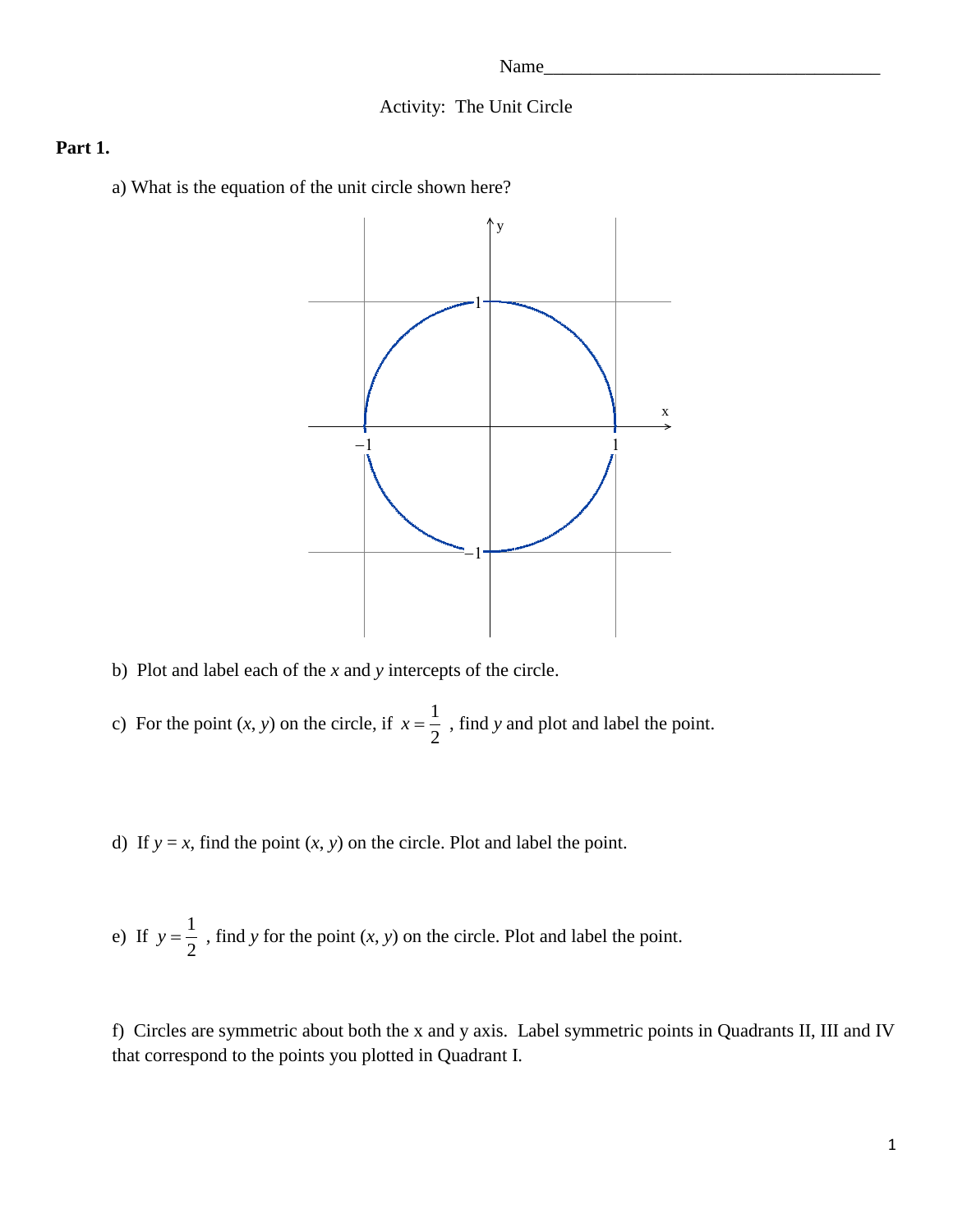# **Part 2.**

Label the angles in the unit circle below with both degrees and radians and also label the  $(x, y)$ coordinates of each key point on the circle.

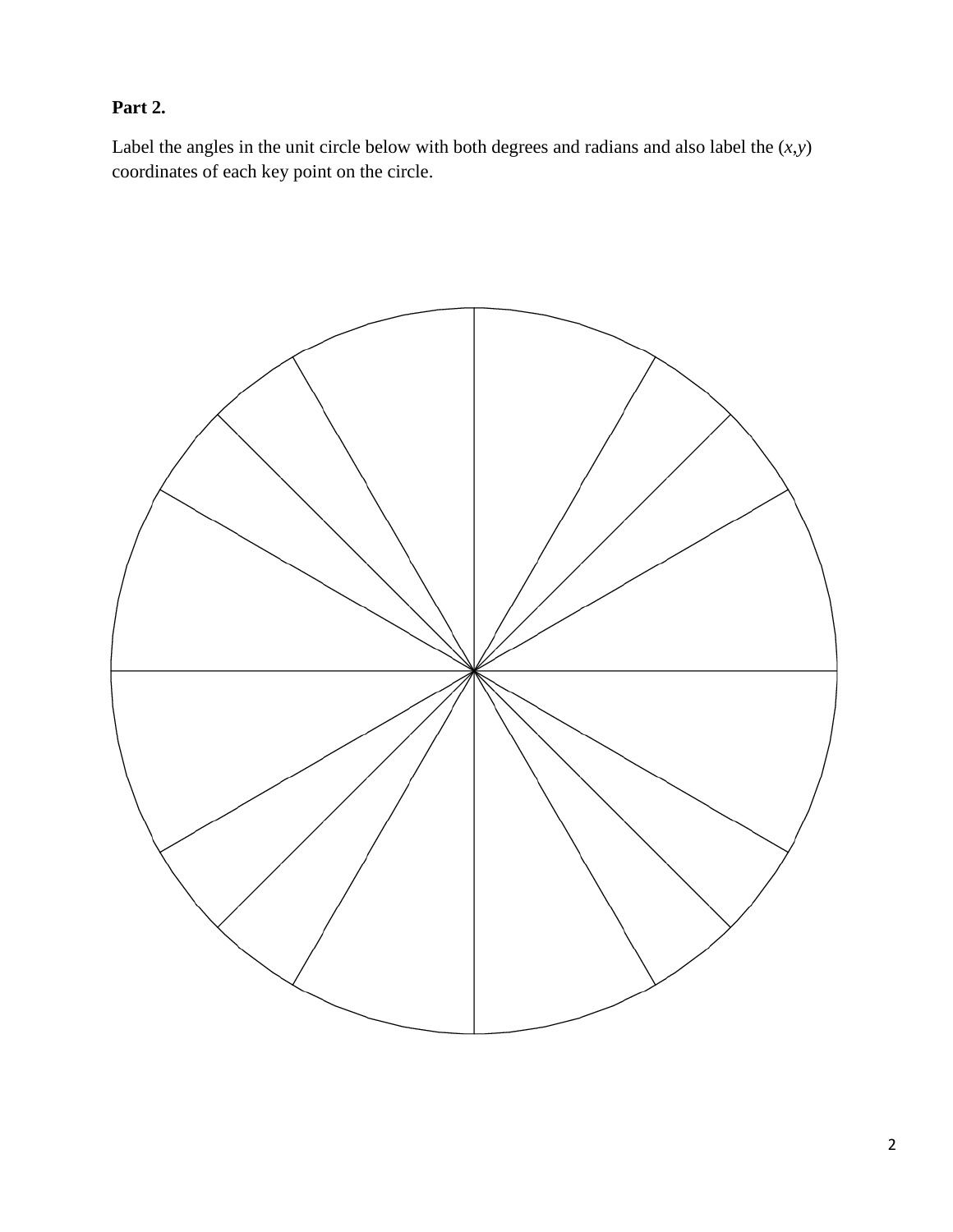## **Part 3.**

Complete the table with **exact** values WITHOUT using a calculator. Write U for undefined.

a)

| Angle: | 0 | $\pi$ | $\pi$<br>◠ | π | $\frac{3\pi}{4}$ | $3\pi$<br>$\sim$ | $\pi$<br>┱ | $\pi$<br>--<br>⌒<br>́<br>ر | $\pi$<br>O | $2\pi$<br>◠<br>ر | $5\pi$ |
|--------|---|-------|------------|---|------------------|------------------|------------|----------------------------|------------|------------------|--------|
| sine   |   |       |            |   |                  |                  |            |                            |            |                  |        |
| cosine |   |       |            |   |                  |                  |            |                            |            |                  |        |

b)

| Angle: | $585^\circ$ | $-210^{\circ}$ | $\frac{11\pi}{2}$ | $21\pi$ | $1440^\circ$ | $-450^\circ$ | $100\pi$ | $111\pi$ | $\frac{15\pi}{2}$ | $8\pi$ | $19\pi$ |
|--------|-------------|----------------|-------------------|---------|--------------|--------------|----------|----------|-------------------|--------|---------|
| sine   |             |                |                   |         |              |              |          |          |                   |        |         |
| Cosine |             |                |                   |         |              |              |          |          |                   |        |         |

**Part 4.** For each of the angles shown, plot reference angle  $\alpha$  and determine its measure in **radians**.

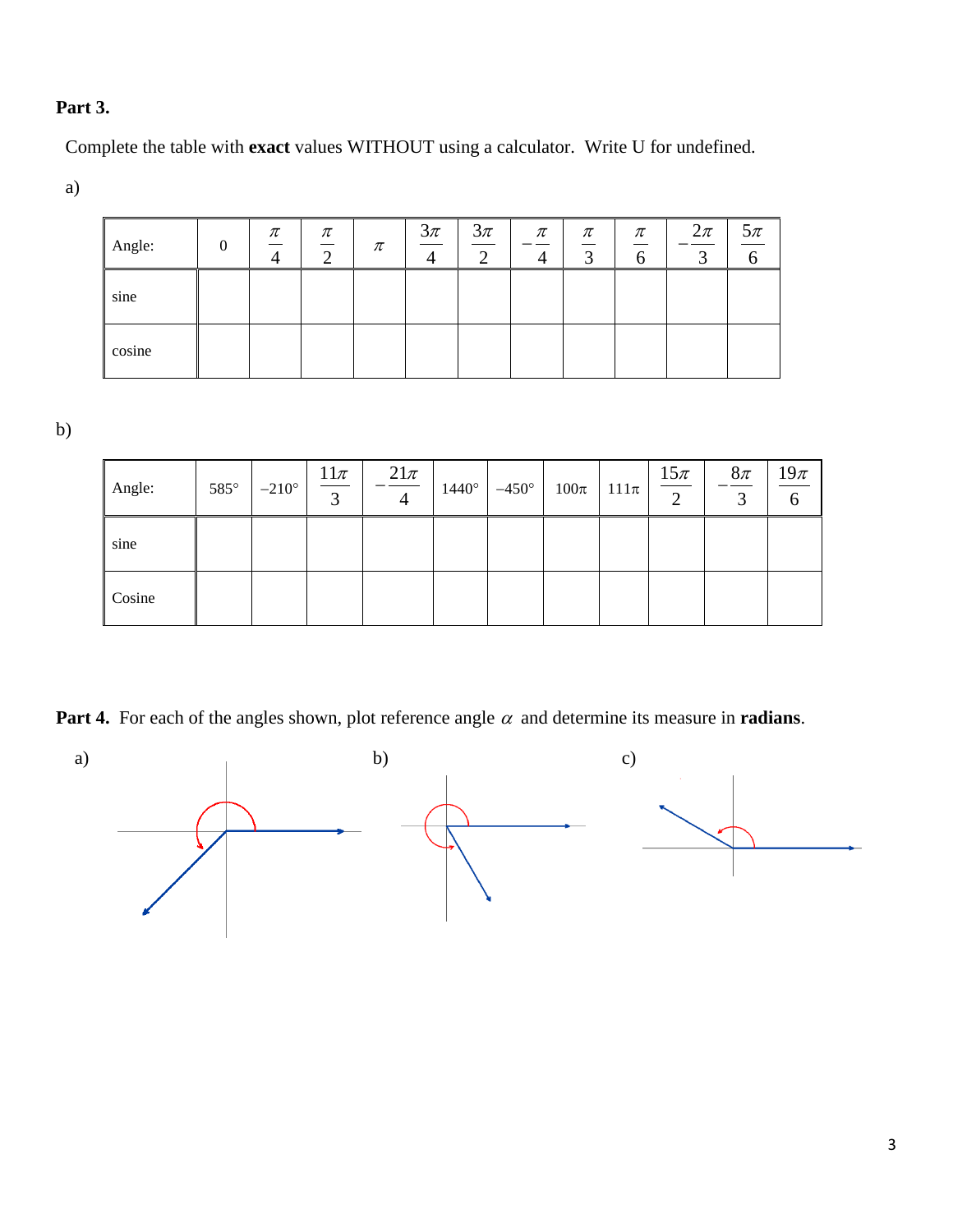**Part 5:** The angle 3  $\theta = \frac{\pi}{2}$ , a triangle, and a unit circle are shown below.

- a) Label the point of intersection of the angle's terminal side and the unit circle with appropriate values.
- b)  $\sin \theta =$  $\cos \theta =$
- c) Label sides *x*, *y* and *r* with their lengths.

d) The ratio  $\int$  this means  $\frac{\text{one side}}{\sqrt{1-\frac{1}{n}}$  $\left(\text{this means } \frac{\text{one side}}{\text{another side}}\right) \text{ of }$ of what two sides of the triangle equals  $\sin \theta$ ? Use *x*, *y* and *r*, not the specific values when determining this ratio.

f) The ratio of what two sides of the triangle equals  $\cos \theta$ ?

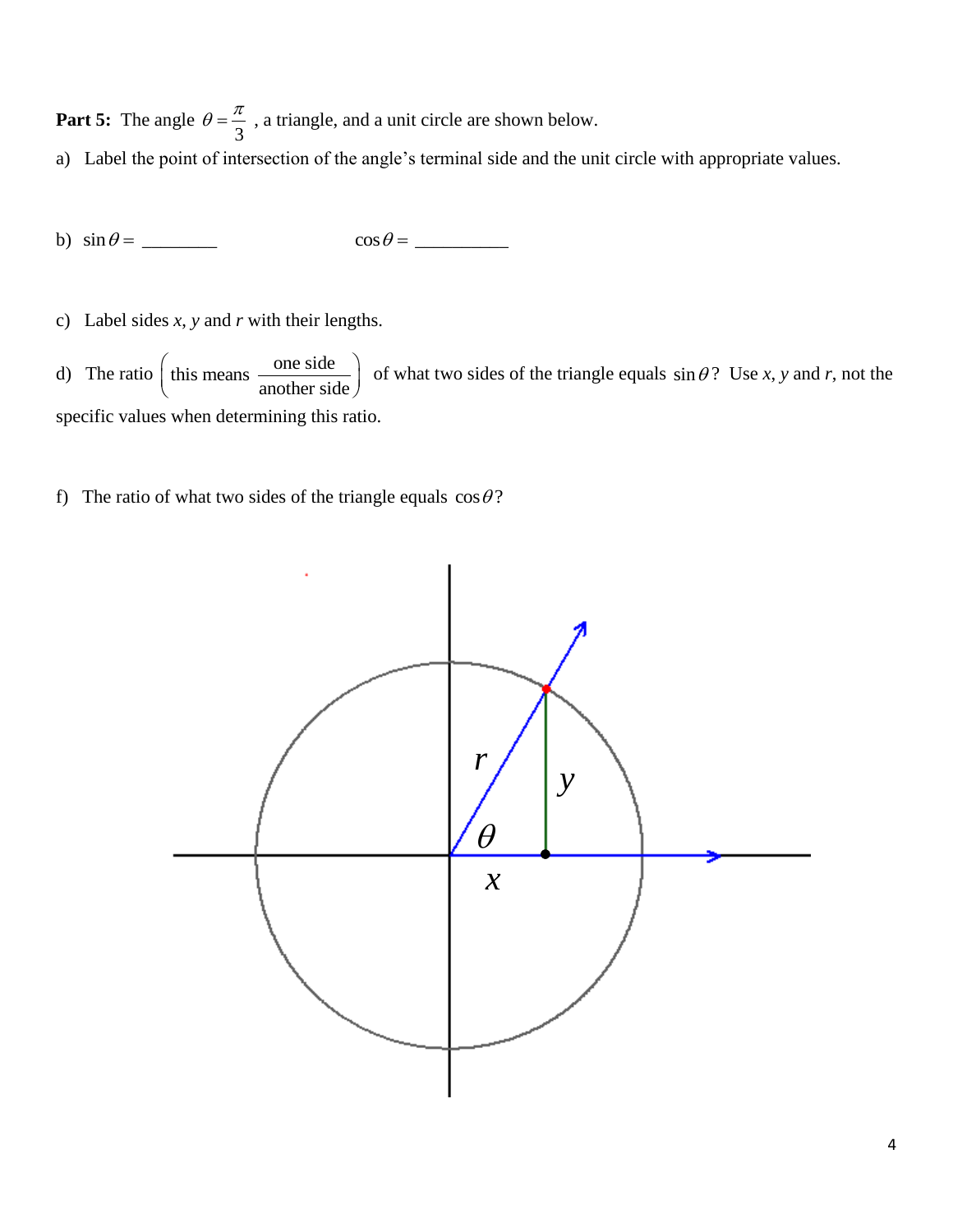Part 6. The angle 3  $\theta = \frac{\pi}{2}$ , a triangle, and a circle of radius 2 are shown below.

a Label the point of intersection of the angle's terminal side and the unit circle with appropriate values.

- b) Label sides *x*, *y* and *r* with their lengths.
- c) Using the ratio you found in Part 5d, find  $\sin \theta$ .
- d) Using the ratio you found in Part 5d, find  $\cos \theta$ .



- e) Given the point  $(-6,4)$  is on the terminal side of an angle  $\theta$ , draw a diagram like above labeling the point. i) What is the radius of the circle?
- ii) What is  $\cos \theta$ ?
- iii) What is  $\sin \theta$ ?

f) Given  $\sin \theta = \frac{5}{16}$ 13  $\theta = \frac{3}{12}$  and  $\theta$  is in Quadrant II, what is  $\cos \theta$ ?